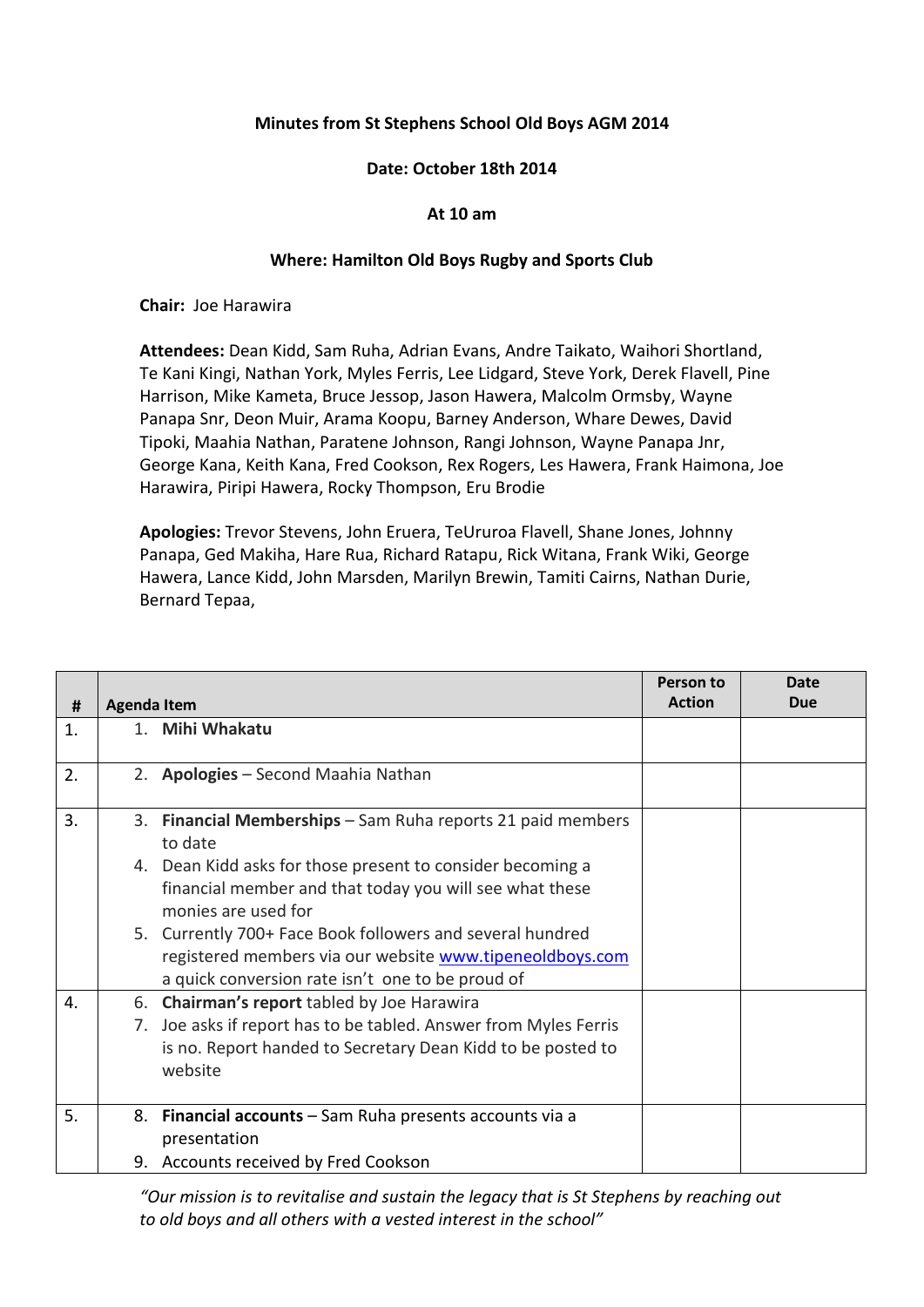|    | 10. Second Wayne Panapa Jnr                                                         |  |
|----|-------------------------------------------------------------------------------------|--|
|    | 11. Accounts handed to Secretary Dean Kidd                                          |  |
|    | 12. Fred Cookson offered his services to the Association for a                      |  |
|    | Probono Auditor                                                                     |  |
|    | 13. Sam Ruha Second                                                                 |  |
|    | 14. Mike Kameta raised a question - Can the association run a                       |  |
|    | business arm                                                                        |  |
|    | 15. Fred Cookson gives explanation around this but suggests                         |  |
|    | further information would be required to confirm whether it                         |  |
|    | would be possible.                                                                  |  |
|    | 16. Mike Kameta talks about businesses making donations that                        |  |
|    | are tax deductable to that business. Why aren't we doing this                       |  |
|    | 17. Resolution passed BY Sam Ruha that accounts to March 2015                       |  |
|    | be audited and presented at the next AGM by the Tresurer                            |  |
|    | 18. Seconded Wayne Panapa Jnr                                                       |  |
|    | 19. All members agree                                                               |  |
| 6. | 20. Resignations                                                                    |  |
|    | 21. Joe explains that Doug Hauraki and Steve York are stepping                      |  |
|    | down for personal reasons and that nominations will take                            |  |
|    | place                                                                               |  |
|    | 22. Joe asks for the resignations to be moved                                       |  |
|    | 23. Fred Cookson moved                                                              |  |
|    | 24. Second Myles Ferris                                                             |  |
|    | 25. Steve York nominates Myles Ferris to stand for election as a                    |  |
|    | new member                                                                          |  |
|    | 26. Wayne Panapa nominates Barney Anderson -Barney                                  |  |
|    | Anderson declined and commented the committee required<br>young and fresh thinking. |  |
|    | 27. Steve York raises Mike Payne as a potential nomination                          |  |
|    | 28. Myles Ferris raised that all committee member nominations                       |  |
|    | be paid up                                                                          |  |
|    | 29. Joe Harawira confirms yes this must be the case                                 |  |
|    | 30. Steve York talks about Myles Ferris and his qualities and what                  |  |
|    | he can bring to such a position                                                     |  |
|    | 31. Myles can bring much experience as an educationalist                            |  |
|    | currently a School Principal                                                        |  |
|    | 32. Wayne Panapa Jnr confirms Mike Payne as a nomination                            |  |
|    | 33. Wayne Panap Jnr gives background on Mike Payne.                                 |  |
|    | 34. Experience in management, engineering, business and large                       |  |
|    | project management skills                                                           |  |
|    | 35. Joe Harawira moves that Myles Ferris become a committee                         |  |
|    | member                                                                              |  |
|    | 36. Second Maahia Nathan - All members present at AGM voted                         |  |
|    | in favour of Myles Ferriss' appointment as a committee                              |  |
|    | member.                                                                             |  |
|    | 37. Joe confirms Mike Payne to become committee member                              |  |
|    | upon his membership being paid                                                      |  |

*"Our mission is to revitalise and sustain the legacy that is St Stephens by reaching out to old boys and all others with a vested interest in the school"*